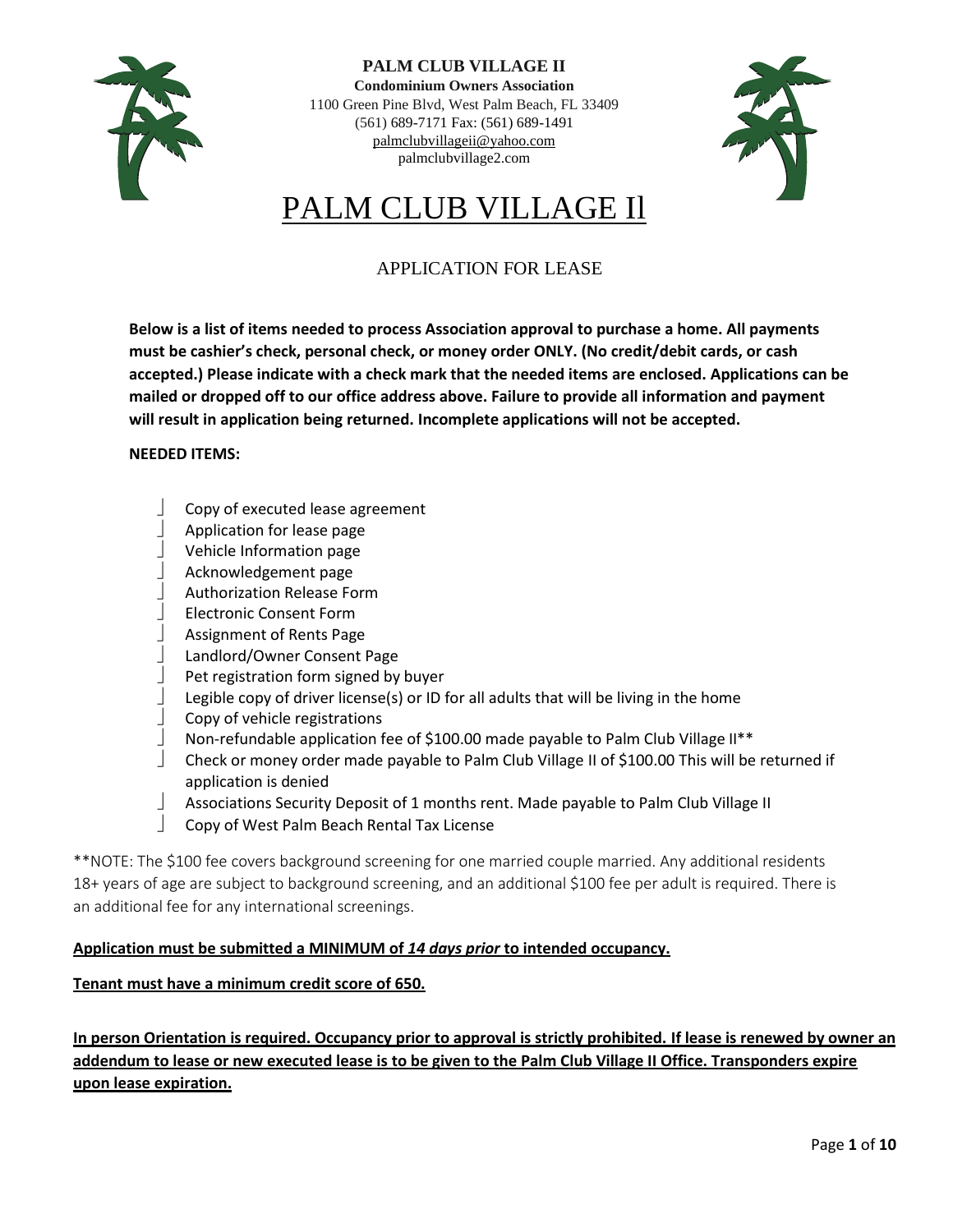# **Application for Lease**

| Signed Approval will be given to the tenant and/or agent upon completion. |
|---------------------------------------------------------------------------|

| <i>Agent for Owner:</i><br>Name <sup>.</sup> |  |
|----------------------------------------------|--|
| Agent for Tenant:<br>Name:                   |  |

# **Tenant/Adult Occupant Information**

| <b>Occupant's Name</b> | <b>Home Phone #</b>  | <b>Cell Phone #</b>    |
|------------------------|----------------------|------------------------|
|                        |                      |                        |
|                        |                      |                        |
| <b>Email Address</b>   | <b>Employer Name</b> | <b>Employer Phone#</b> |
|                        |                      |                        |
|                        |                      |                        |
|                        |                      |                        |

# **Tenant/Adult Occupant Information**

| <b>Occupant's Name</b> | <b>Home Phone #</b>  | <b>Cell Phone #</b> |                        |
|------------------------|----------------------|---------------------|------------------------|
|                        |                      |                     |                        |
|                        |                      |                     |                        |
| <b>Email Address</b>   | <b>Employer Name</b> |                     | <b>Employer Phone#</b> |
|                        |                      |                     |                        |
|                        |                      |                     |                        |
|                        |                      |                     |                        |

# **Tenant/Adult Occupant Information**

| <b>Occupant's Name</b> | <b>Home Phone #</b>  | <b>Cell Phone #</b>    |
|------------------------|----------------------|------------------------|
|                        |                      |                        |
|                        |                      |                        |
| <b>Email Address</b>   | <b>Employer Name</b> | <b>Employer Phone#</b> |
|                        |                      |                        |
|                        |                      |                        |
|                        |                      |                        |

### **Name/Ages of children (under 18 years) who will occupy unit:**

| Name: | $\sim$ $\sim$<br>- 15 |
|-------|-----------------------|
|       |                       |
|       |                       |

| Name:<br>_______ | <b>Age:</b> |
|------------------|-------------|
|                  |             |

| Name: | Age: |
|-------|------|
|       |      |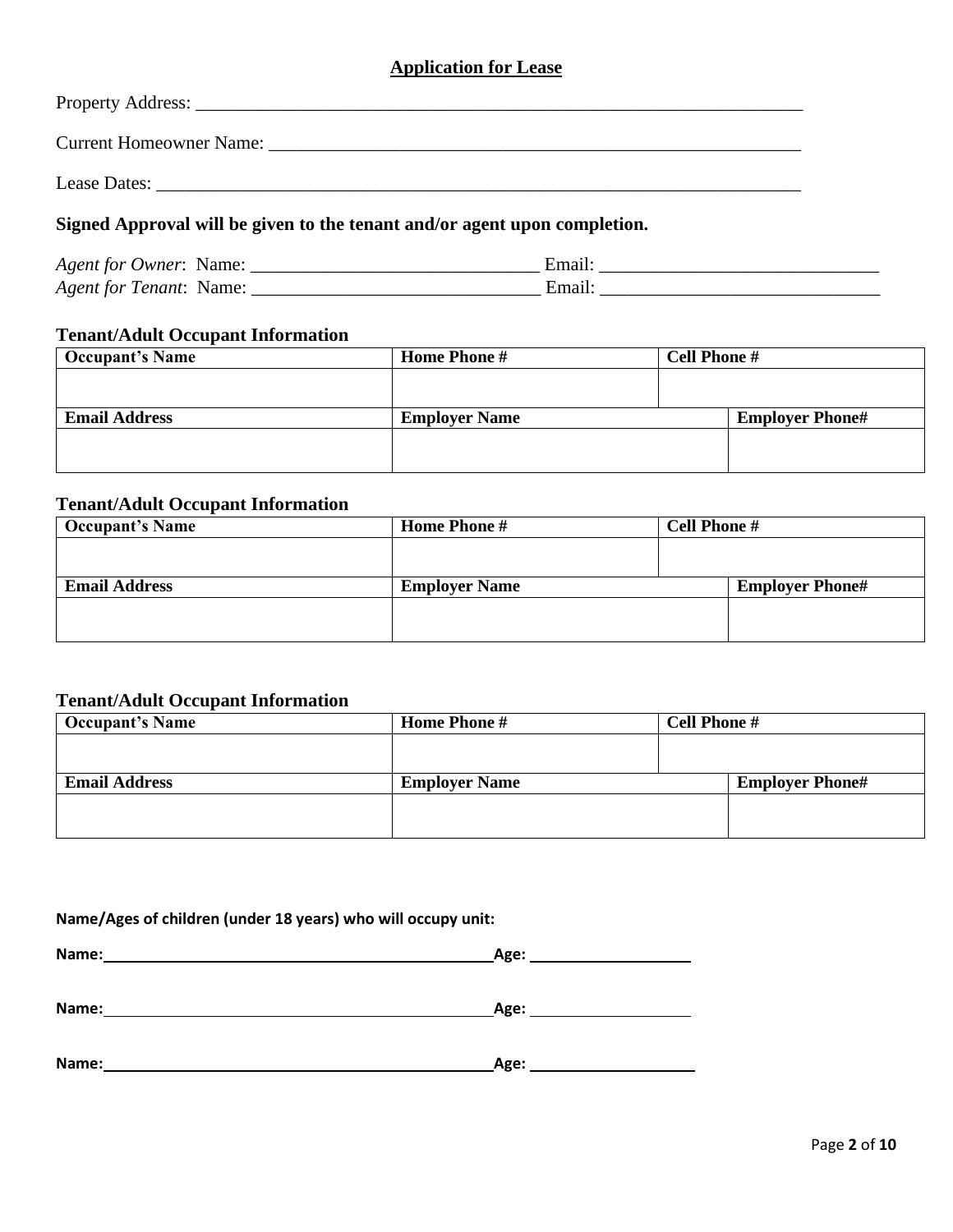|                                                                                                                      |       | PALM CLUB VILLAGE II VEHICLE INFORMATION<br>Please print all information                         |        |
|----------------------------------------------------------------------------------------------------------------------|-------|--------------------------------------------------------------------------------------------------|--------|
| <b>Vehicle Information</b><br>NOTE: NO MORE THAN TWO (2) VEHICLES ALLOWED PER UNIT<br>NO COMMERCIAL VEHICLES ALLOWED |       |                                                                                                  |        |
| <b>Vehicle One</b>                                                                                                   | Year  | <b>Vehicle Two</b>                                                                               | Year   |
| Make                                                                                                                 | Model | Make                                                                                             | Model  |
| Tag                                                                                                                  | Color | Tag                                                                                              | Color  |
| <b>Verbal Confirmation Code:</b>                                                                                     |       | (This will be the code the security guard will ask for when calling in and admitting your guest) |        |
|                                                                                                                      |       | <b>GUEST LIST</b><br>Guests listed here will be admitted WITHOUT a call to Security              |        |
|                                                                                                                      |       |                                                                                                  |        |
| <b>Emergency Contact Name &amp; Phone:</b>                                                                           |       |                                                                                                  |        |
|                                                                                                                      |       |                                                                                                  |        |
|                                                                                                                      |       |                                                                                                  |        |
| Property Manager/Caretaker of your property if applicable                                                            |       |                                                                                                  |        |
| Name:                                                                                                                |       |                                                                                                  | Phone: |
|                                                                                                                      |       |                                                                                                  |        |
|                                                                                                                      |       |                                                                                                  |        |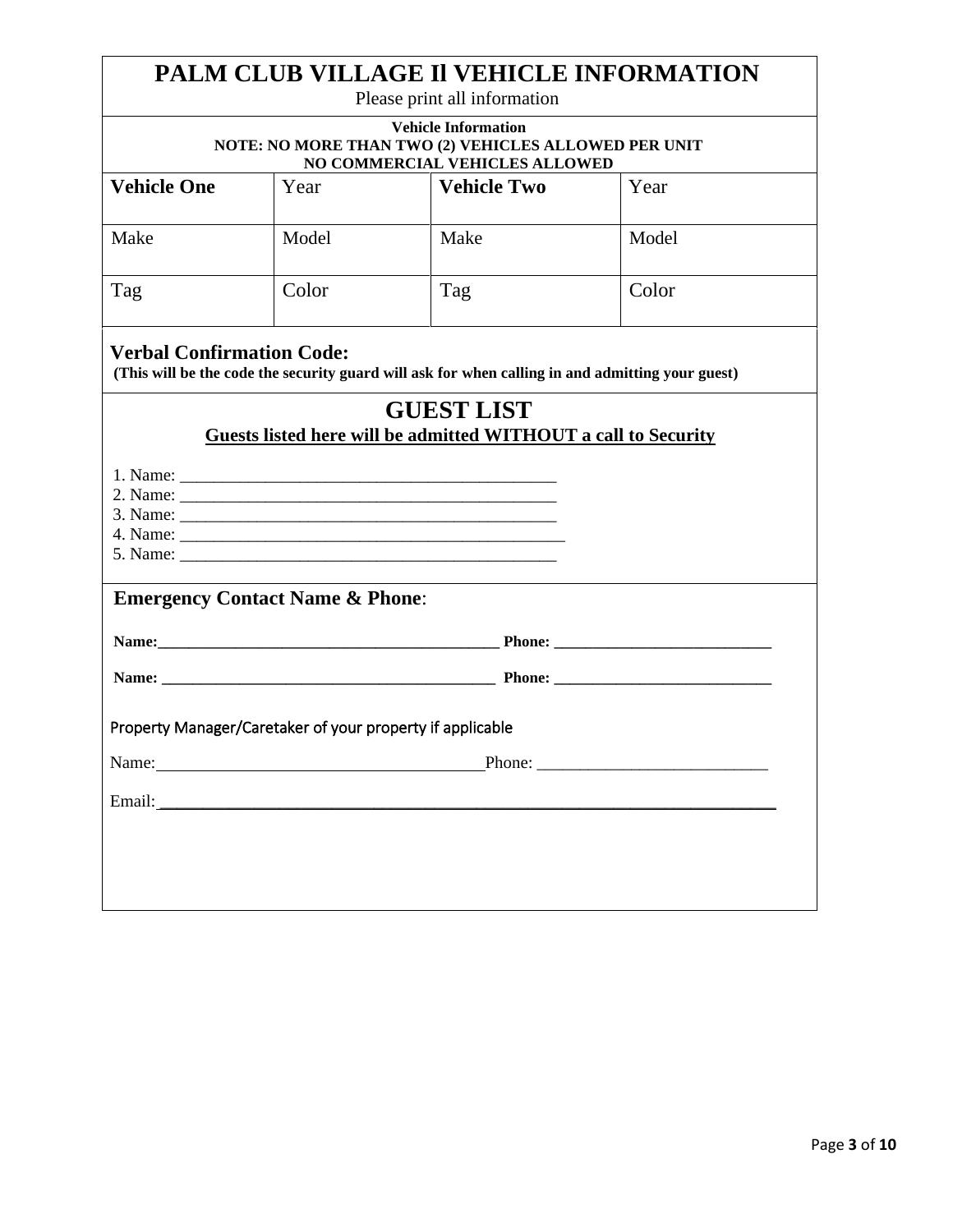#### **Please Indicate Yes or No Below**

**1 ST APPLICANT: Have you ever been convicted or pled guilty to a crime? (Circle one) Yes / No. If yes, please state date(s) charge(s) and disposition(s);**

**\_\_\_\_\_\_\_\_\_\_\_\_\_\_\_\_\_\_\_\_\_\_\_\_\_\_\_\_\_\_\_\_\_\_\_\_\_\_\_\_\_\_\_\_\_\_\_\_\_\_\_\_\_\_\_\_\_\_\_\_\_\_\_\_\_\_\_\_\_\_\_\_\_\_\_\_\_\_\_\_\_\_\_\_\_\_\_\_\_\_\_\_\_\_\_\_\_\_\_\_\_\_\_\_\_\_ \_\_\_\_\_\_\_\_\_\_\_\_\_\_\_\_\_\_\_\_\_\_\_\_\_\_\_\_\_\_\_\_\_\_\_\_\_\_\_\_\_\_\_\_\_\_\_\_\_\_\_\_\_\_\_\_\_\_\_\_\_\_\_\_\_\_\_\_\_\_\_\_\_\_\_\_\_\_\_\_\_\_\_\_\_\_\_\_\_\_\_\_\_\_\_\_\_\_\_\_\_\_\_\_\_\_**

**2nd APPLICANT: Have you ever been convicted or pled guilty to a crime? (Circle one) Yes / No. If yes, please state date(s) charge(s) and disposition(s);**

**\_\_\_\_\_\_\_\_\_\_\_\_\_\_\_\_\_\_\_\_\_\_\_\_\_\_\_\_\_\_\_\_\_\_\_\_\_\_\_\_\_\_\_\_\_\_\_\_\_\_\_\_\_\_\_\_\_\_\_\_\_\_\_\_\_\_\_\_\_\_\_\_\_\_\_\_\_\_\_\_\_\_\_\_\_\_\_\_\_\_\_\_\_\_\_\_\_\_\_\_\_\_\_\_\_\_ \_\_\_\_\_\_\_\_\_\_\_\_\_\_\_\_\_\_\_\_\_\_\_\_\_\_\_\_\_\_\_\_\_\_\_\_\_\_\_\_\_\_\_\_\_\_\_\_\_\_\_\_\_\_\_\_\_\_\_\_\_\_\_\_\_\_\_\_\_\_\_\_\_\_\_\_\_\_\_\_\_\_\_\_\_\_\_\_\_\_\_\_\_\_\_\_\_\_\_\_\_\_\_\_\_\_**

# **Last Three Residential History**

|                                           | Owner/Agent                          |  |
|-------------------------------------------|--------------------------------------|--|
|                                           |                                      |  |
|                                           |                                      |  |
|                                           | Reason for Leaving <u>Containers</u> |  |
|                                           |                                      |  |
|                                           |                                      |  |
| Phone Fax                                 |                                      |  |
|                                           |                                      |  |
|                                           |                                      |  |
|                                           |                                      |  |
|                                           |                                      |  |
|                                           |                                      |  |
|                                           |                                      |  |
| Reason for Leaving<br><u>Example 2014</u> |                                      |  |

By my signature below, I represent that all the information that I have disclosed concerning my past rental history is true, accurate, and complete. I authorize Association to review and investigate the accuracy of all information contained.

Applicant's Signature: \_\_\_\_\_\_\_\_\_\_\_\_\_\_\_\_\_\_\_\_\_\_\_\_\_\_\_\_\_\_\_\_\_\_\_\_\_\_\_\_\_\_\_\_\_\_\_\_\_\_ Date: \_\_\_\_\_\_\_\_\_\_\_\_\_\_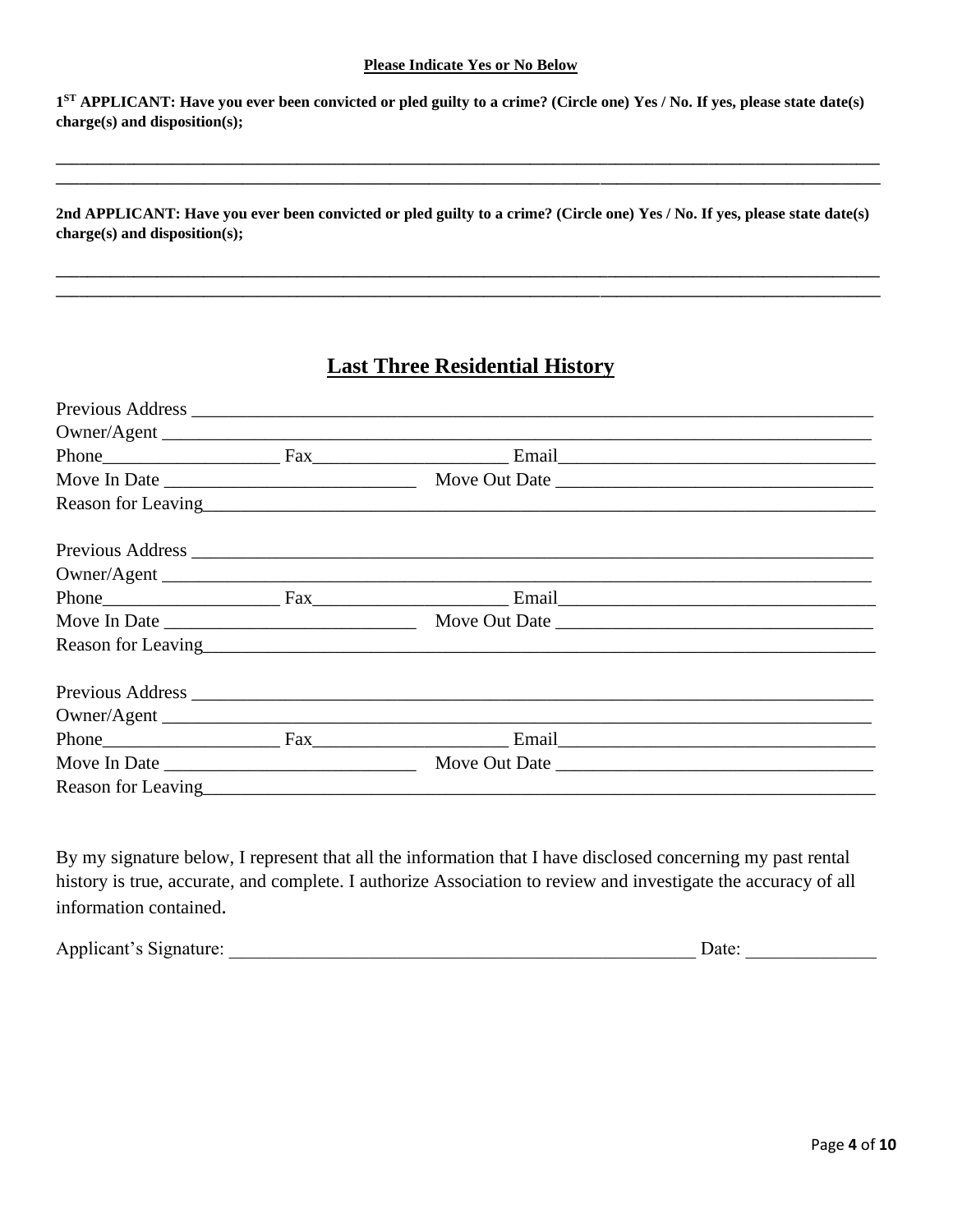# **Acknowledgement**

- **1.** I hereby agree for myself and on behalf of all persons who may use the unit which I seek to lease:
	- a. I will abide by all restrictions contained in the Governing Documents, By-Laws, and Rules & Regulations which are or may in the future be imposed by **Palm Club Village II.**
	- b. I understand that no more than two (**2**) persons may reside in each bedroom, including dependent children.
	- c. I understand that I must be present when any guest, relatives, visitors, or children who are not permanent residents use the recreational facilities.
	- d. I understand that sub-leasing or occupancy of a nonresident of this unit in my absence is prohibited.
	- e. I understand that any violation of these terms, provisions, conditions, and covenants of the **Palm Club Village II** documents provides cause for immediate action of violation(s)
- **2.** I have received a copy of all condominium Rules and Regulations and agree to abide by them.

### **3.** *I understand that I will be advised by the Board of Directors of either acceptance or denial of this application. The Board of Directors is entitled to a MINIMUM of 14 days to provide an answer to this application. Occupancy prior to Board approval is strictly prohibited*.

- *4.* I understand that the acceptance for lease of a unit at Palm Club Village Il Condominium Association, Inc. is conditioned on the truth and accuracy of this application and upon the approval of the Board of Directors. *Any misrepresentation or falsification of information on these forms will result in the automatic rejection of this application. Occupancy prior to approval is prohibited.*
- **5.** I understand that the Board of Directors of the Palm Club Village Il Condominium Association, Inc. may cause to be instituted such an investigation of my background as the Board may deem necessary. Accordingly, I specifically authorize the Board of Directors to make such investigation and agree that the information contained in this and the attached application may be used in such investigation and that the Board of Directors and Officers of the Association itself shall be held harmless from any action or claim by me in connection with the use of the information contained herein or any investigation conducted by the Board of Directors.

| <b>Applicants Signature:</b> | Date: |
|------------------------------|-------|
| Joint Applicant Signature:   | Jate  |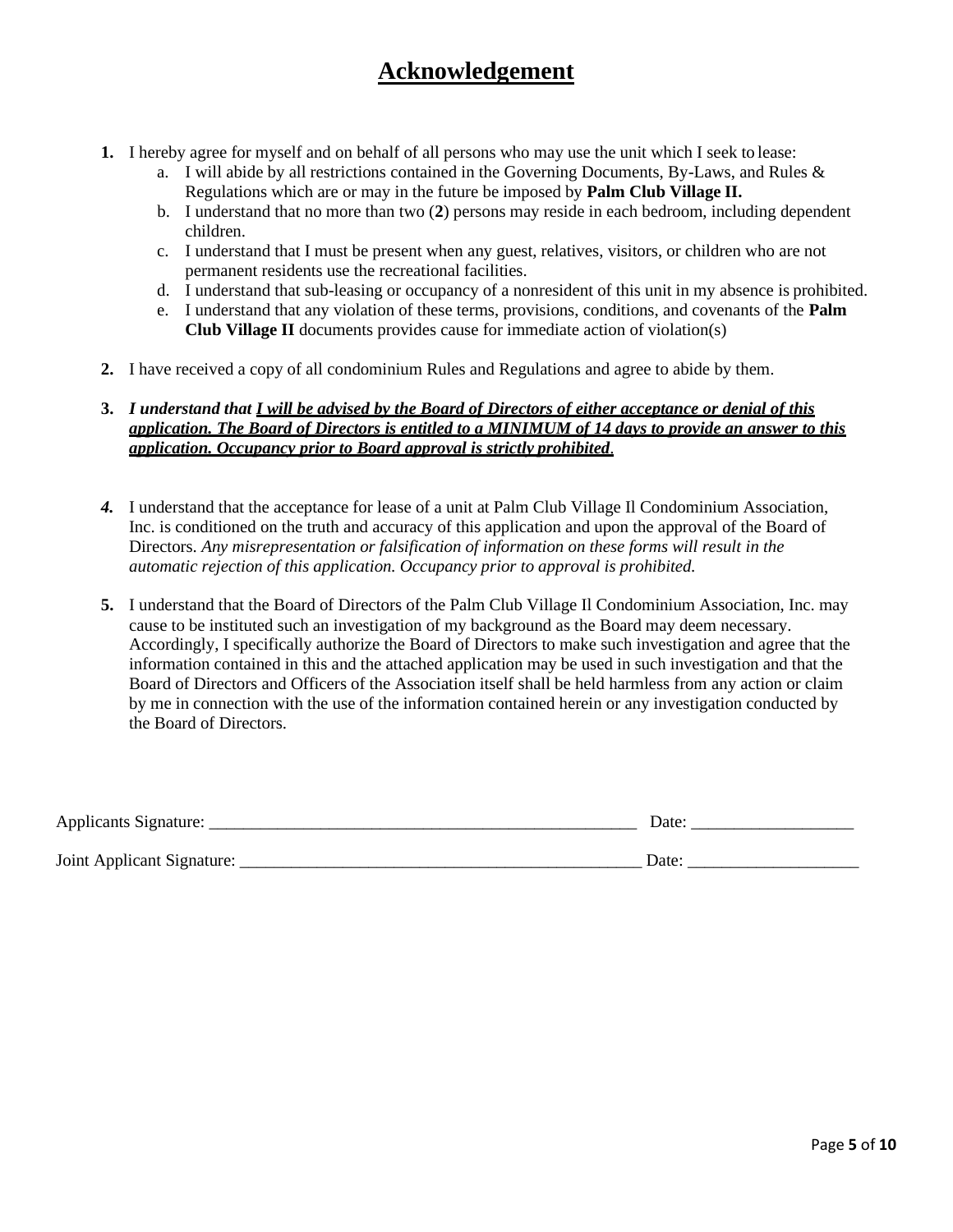### **Lease Applicants**

If any of the Rules and Regulations are violated or ignored, you will be notified by mail. The Board of Directors has the option of recommending denial of lease renewal or eviction (for lease or non-owner) or initiation of legal action.

I hereby, through my signature below, agree to abide by the Rules and Regulations of Palm Club Il, as well as the Governing Documents of the Association and state statutes.

| Name (Print): |       |
|---------------|-------|
| Signature:    | Date: |
|               |       |
| Name (Print): |       |
| Signature:    | Date: |

# **Landlord/Owner Consent Agreement**

We require your authorization before your tenant is given his or her authorization to reside in your unit and receive a parking decal and transponder. It is your responsibility to notify the office when your tenant vacates the property or send copy of lease renewal.

You, as the owner are permitted to enter Pal Club through the visitor entrance by properly identifying yourself at the gate and receiving a guest pass. Please fill out the information listed below.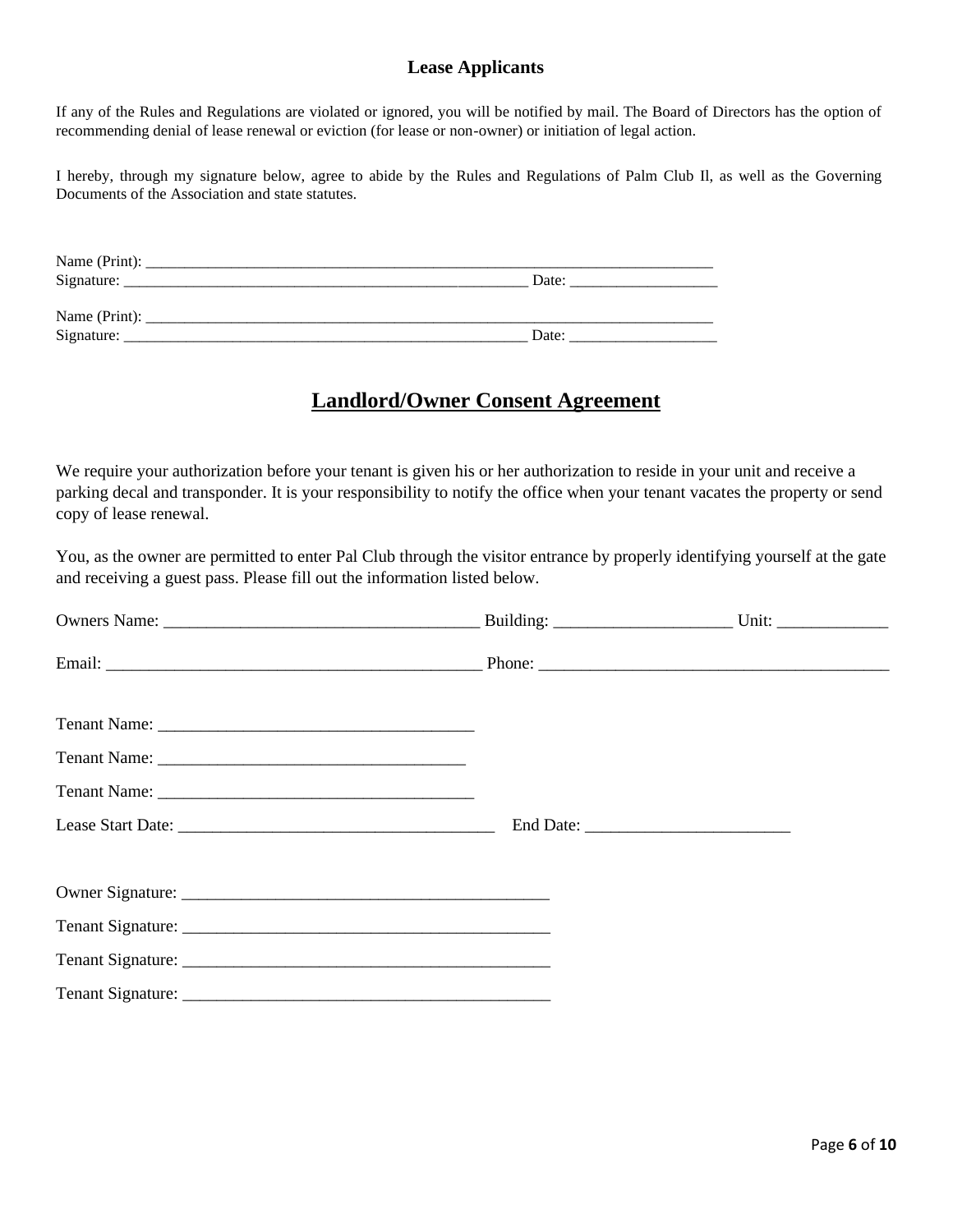#### **AUTHORIZATION TO RELEASE INFORMATION**

#### **\*All applicants 18 and older must complete this form\***

I hereby authorize, Palm Club Village II Condo Assoc. herein referred to as *Association* and/or its assigns to conduct a comprehensive review of my background through a consumer report and/or an investigative consumer report to be generated for occupancy. Said report may contain information about me from consumer reporting agencies including but not limited to indebtedness, mode of living, present and previous employers and/or employment contracts, driving record/license, validity of social security number, personal references, criminal records, and any information that I have disclosed on my applications and/or any attachments, exhibits.

I authorize the *Association* to contact others who may be able to provide information as to my background, character, and general reputation and authorize without reservation any party or agency contacted by the *Association* to furnish the above-mentioned information.

I hereby affirm that my answers to all questions on my application, this authorization form and/or any attachments, exhibits and/or resumes are true and correct and that I have not knowingly withheld any facts or circumstances that would, if disclosed affect my application.

This authorization and consent shall be valid in original, fax or photocopy form.

I authorize the ongoing procurement of the above-mentioned information/reports by the Association at any time during my occupancy with the *Association*.

The nature and scope of the consumer report and/or investigative consumer report along with the name, address and telephone number of the agency providing the report will be disclosed to you upon timely written request to the Association, and within 5 days of the request.

A copy of the consumer report and/or investigative consumer report, a copy of the Summary of Your Rights Under FCRA along with the name, address and telephone number of the agency furnishing the information will be provided before any adverse action is taken by the *Association* based on information contained in the report.

Upon proper identification and payment permissible by law, you have the right to request from the Association a copy of any information in its file on you at the time of your request.

By signing below, I acknowledge understanding of the purpose of this Authorization Form and its intended use.

|                                     | *******                                                                                                |        |  |
|-------------------------------------|--------------------------------------------------------------------------------------------------------|--------|--|
|                                     | Applicant Information                                                                                  |        |  |
| Print Name: 2008. [1] Drink Name:   | Social Security Number: 2008                                                                           |        |  |
|                                     | Street Address: City: City: State: Zip: Zip:                                                           |        |  |
|                                     | Driver's License #                                                                                     | State: |  |
| only to perform a background check. | IMPORTANT: The following information will be used by First Advantage, Inc. for identification purposes |        |  |
|                                     |                                                                                                        |        |  |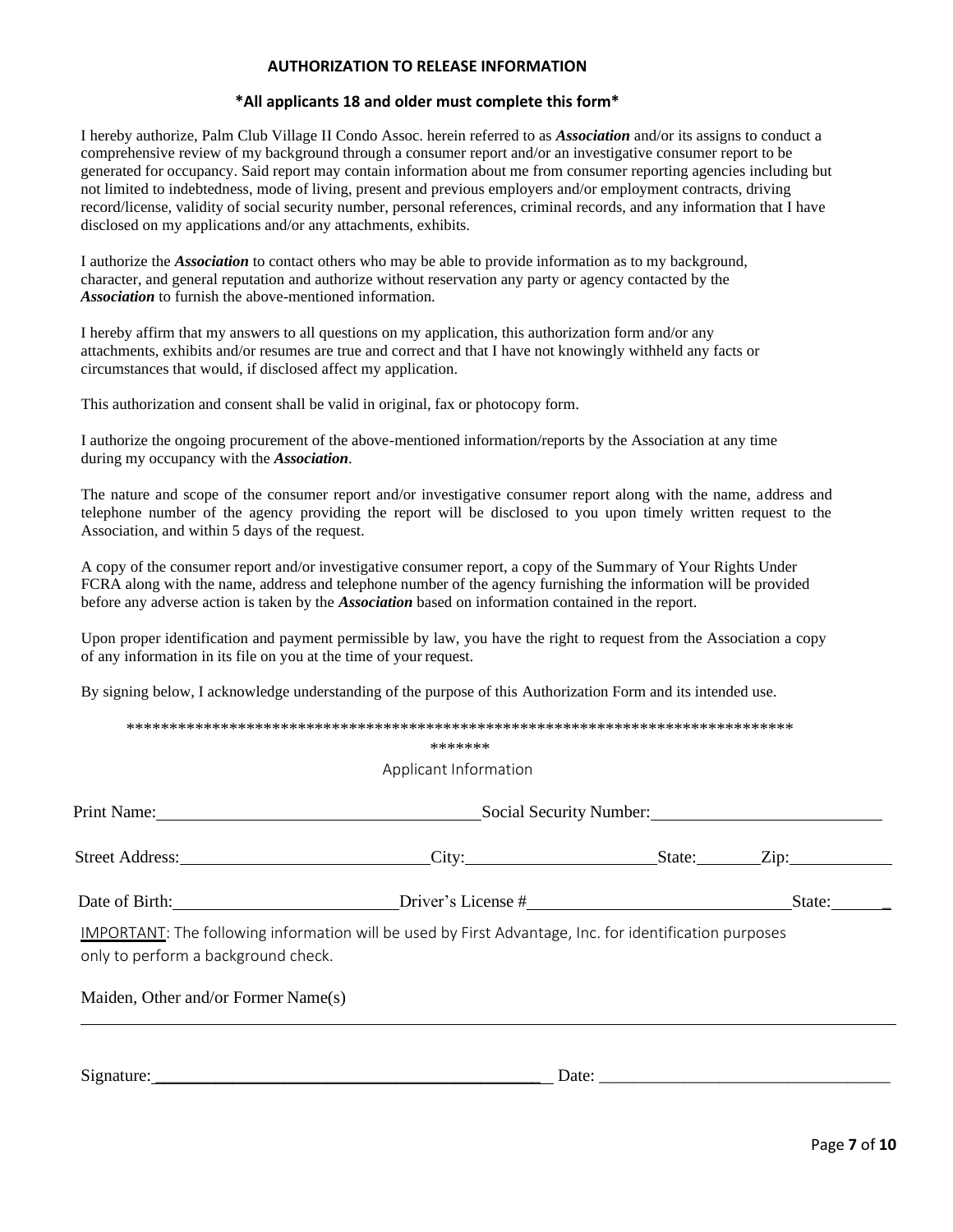

**PALM CLUB VILLAGE II Condominium Owners Association** 1100 Green Pine Blvd, West Palm Beach, FL 33409 (561) 689-7171 Fax: (561) 689-1491 palmclubvillageii@yahoo.com



# **WRITTEN CONSENT TO ELECTRONIC TRANSMISSION**

# **THE PALM CLUB VILLAGE II CONDOMINIUM ASSOCIATION**

**\_\_\_\_\_\_\_\_\_\_\_\_\_\_\_\_\_\_\_\_\_\_\_\_\_\_\_\_\_\_\_\_\_\_\_\_\_\_\_\_\_\_\_\_\_\_\_\_\_\_\_\_\_\_\_\_\_\_\_\_\_\_\_\_\_\_\_\_\_\_\_\_\_\_\_\_\_\_**

As a Resident/ Unit Owner at The Palm Club Village II Condominium, you have the option of receiving notices via electronic transmission from The Palm Club Village II Condominium Association, Inc. (the "Association"). Florida Administrative Code Section 61B-23.0029 establishes the rules for the providing of notices via electronic transmission. Pursuant to such section, "Electronic Transmission" is defined, as follows: …any form of communication, not directly involving the physical transmission or transfer of paper, that creates a record that may be retained, retrieved, and reviewed by the recipient and that may be directly reproduced in a comprehensible and legible paper form by the recipient through an automated process such as a printer or a copy machine. Examples of electronic transmission include, but are not limited to, telegrams, facsimile transmission of images, and text that is sent via electronic mail between computers. Electronic transmission does not include oral communication by telephone. (Emphasis added.) With regard to the electronic transmission of Association notices, the Association has chosen to offer electronic transmission via facsimile (fax) or electronic mail (e-mail).

### **Please choose one (1) of the options below with regard to delivery of notices via electronic transmission:**

[ ] I hereby elect to receive all Association notices via electronic transmission:

If you wish to receive notices via electronic transmission, please provide your email address below: (Please print large and legibly)

[ ] I do not wish to receive Association notices via electronic transmission

**Unit Address:** 

| Signature: | Date: |
|------------|-------|
|            |       |
|            |       |

\_\_\_\_\_\_\_\_\_\_\_\_\_\_\_\_\_\_\_\_\_\_\_\_\_\_\_\_\_\_\_\_\_\_\_\_\_\_\_\_\_\_\_\_\_\_\_\_\_\_\_\_\_\_\_\_\_\_\_\_\_\_\_\_\_\_\_\_\_\_\_\_\_\_\_\_\_\_\_\_\_\_\_\_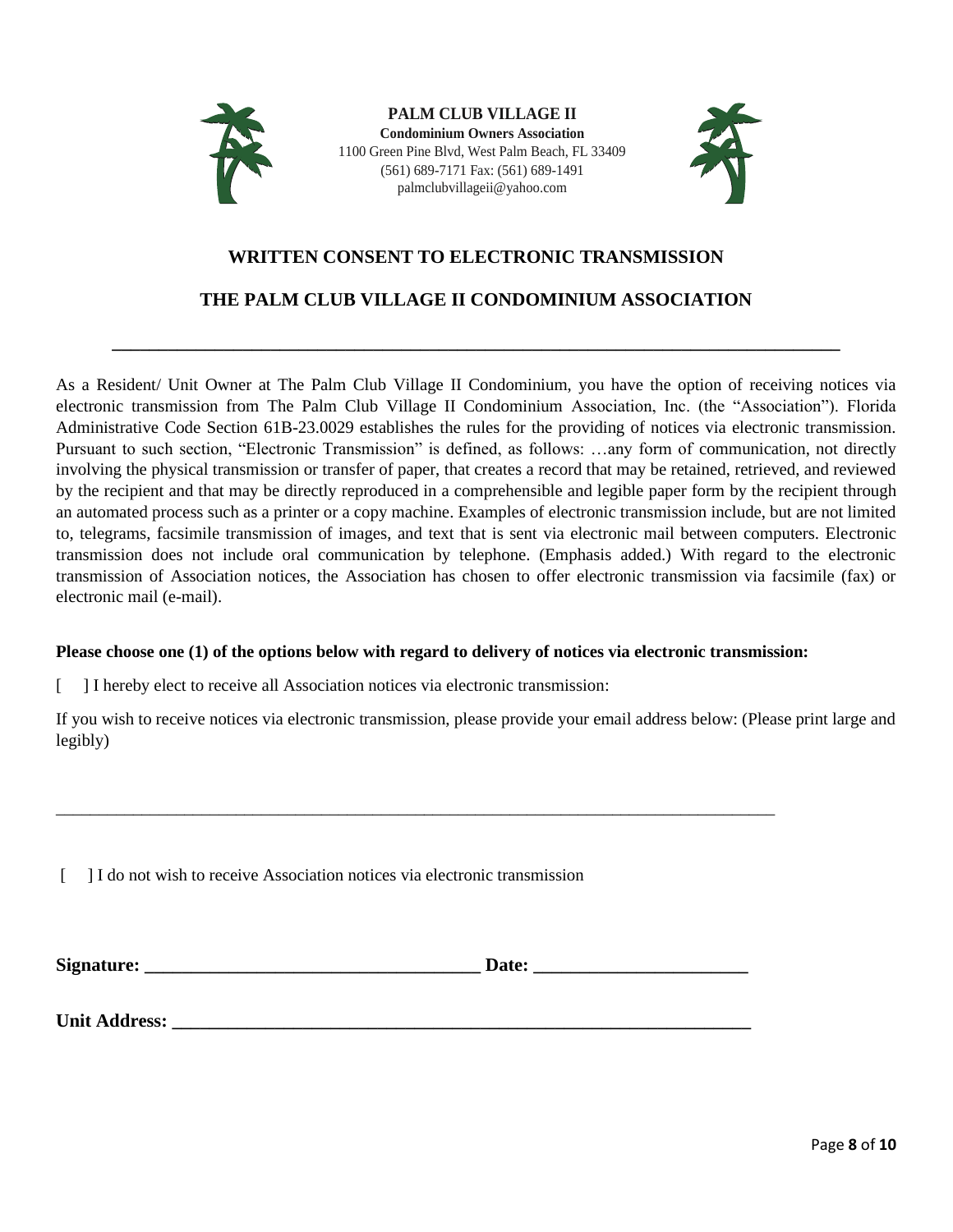

**PALM CLUB VILLAGE II Condominium Owners Association** 1100 Green Pine Blvd, West Palm Beach, FL 33409 (561) 689-7171 Fax: (561) 689-1491 palmclubvillageii@yahoo.com



# **PET REGISTRATION FORM IF NO PETS, WRITE 'N/A' AND SIGN BELOW**

You must provide a recent photograph and current rabies vacation certificate when submitting this form. Only one pet, up to 25lbs is allowed in each unit.

| BUYER(S)                   |                                      |
|----------------------------|--------------------------------------|
|                            |                                      |
|                            |                                      |
| TYPE OF PET:DOG/CAT/OTHER: |                                      |
|                            |                                      |
|                            | COLOR: COLOR: COLOR: CURRENT WEIGHT: |
|                            | AGE OF PET: NAME OF PET:             |
|                            |                                      |
|                            |                                      |
|                            |                                      |
|                            |                                      |
|                            |                                      |

BUYER(S) SIGNATURE

**All pets must be on a leash always and under control of a responsible person anytime the pet is outside of the dwelling. You must pick up after your animal.**